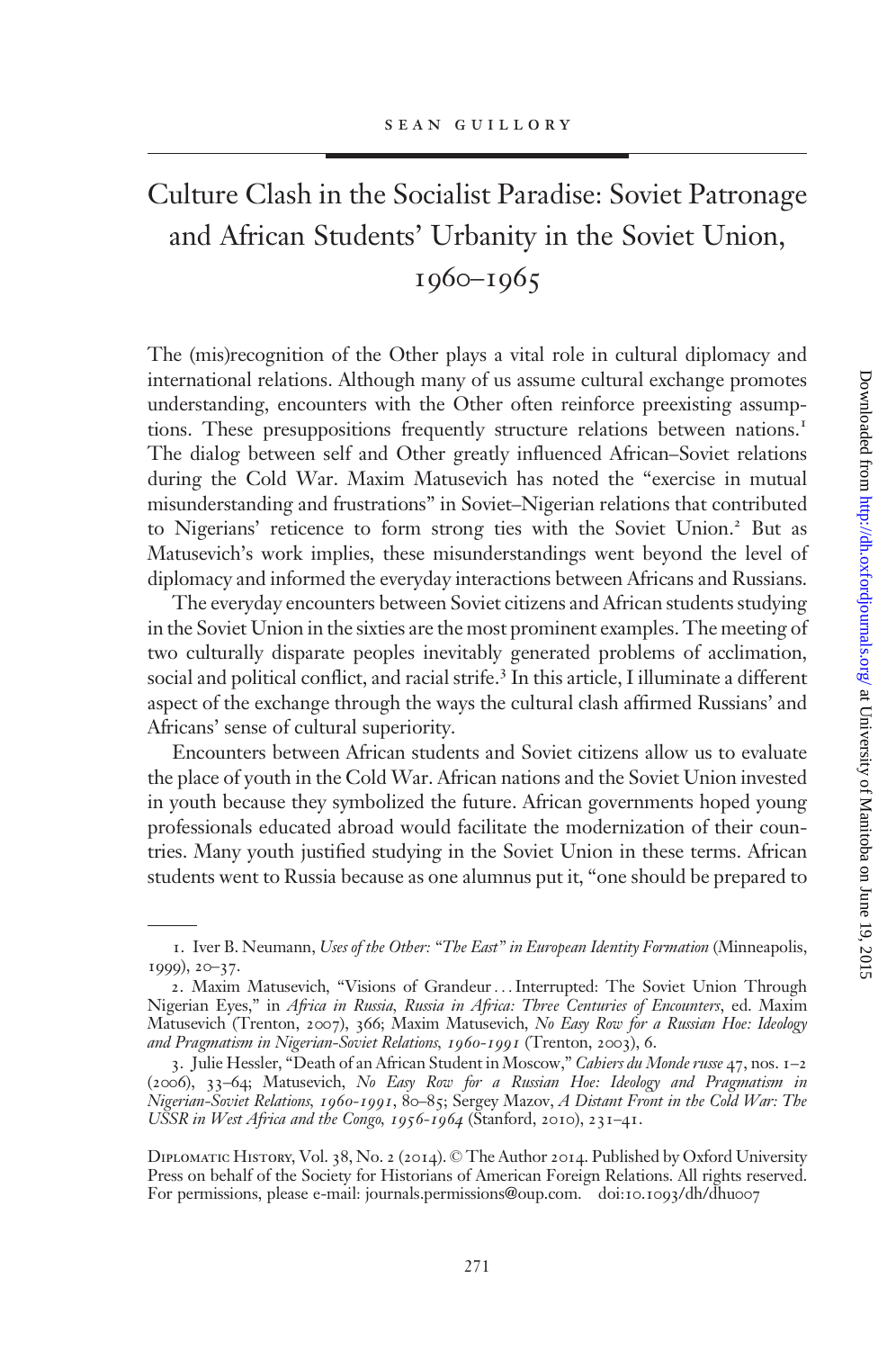get education even under the ocean."<sup>4</sup> Simultaneously, Soviet politicians targeted African youth to expand its influence in Africa. By educating African youths, Soviet officials strived to cultivate "sincere friends."<sup>5</sup> Ultimately African students had the rare opportunity to live extensive periods behind the Iron Curtain and thus power as unique observers of life in socialist societies. Unlike diplomats and journalists, they inhabited Soviet institutions, were subjected to their inner workings and ideological memes, and fraternized with Soviet peers and university officials. Through these interactions, African students contributed to the production of Cold War narratives that the world consumed about Soviet society.

These encounters often affirmed Russian and African self-identity. The African presence in Russia reminded Soviet citizens of their altruism in rearing the "backward" and "oppressed" into cultured and scientifically endowed people. Soviet patronage during the Cold War continued postrevolutionary internationalist precepts in an altered form.<sup>6</sup> However, the reflexive aspect of Soviet patronage also produced resentment, especially when Russians believed their "younger siblings of the socialist brotherhood" failed to appreciate their charity.<sup>7</sup> Either way, patronage of African students certified Soviet cultural superiority and its self-ascribed role as a positive and progressive global power.

Similarly, African encounters with Soviet daily life reaffirmed their identity as culturally superior to Russians. For students, culturedness meant respect for privacy and individuality, geniality, hygiene, and fashionable presentation. Because African students saw these as aspects of the individual, they directly conflicted with Soviet notions of collectivism that promoted mutual responsibility and surveillance. The conflict over culturedness had direct ramifications on where one stood in the Cold War. After all, the Cold War was not just an ideological and economic faceoff, but, in the words of George H. W. Bush, a struggle "for the soul of mankind" and "for a way of life."<sup>8</sup> The nexus that bound elements of African and Soviet identity was vital terrain in that struggle.

The Soviet government reestablished its foreign student exchange programs in 1956 after a two decade suspension. Along with renewing cultural exchanges with the West and the hosting of the Sixth World Youth Festival in 1957, the foreign student exchange programs were an element in the Soviet Union's effort to fight the Cold War on the cultural front. The opening of the People's Friendship

<sup>4</sup>. Quoted in Matusevich, No Easy Row for a Russian Hoe: Ideology and Pragmatism in Nigerian-Soviet Relations, 1960-1991, 82. Emphasis in original.

<sup>5</sup>. Mazov, A Distant Front in the Cold War: The USSR in West Africa and the Congo, 1956-1964, 232–33; Roger E. Kanet, "African Youth: The Target of Soviet African Policy," Russian Review 27, no. 2 (1968), 161–175.

<sup>6.</sup> Meredith L. Roman, Oppositing Jim Crow: African Americans and the Soviet Indictment of U.S. Racism, 1928-1937 (Lincoln, 2012).

<sup>7</sup>. Mazov, A Distant Front in the Cold War: The USSR in West Africa and the Congo, 1956-1964, 235.

<sup>8</sup>. Quoted in Melvyn P Leffler, For the Soul of Mankind: The United States, the Soviet Union, and the Cold War (New York, 2007), 3.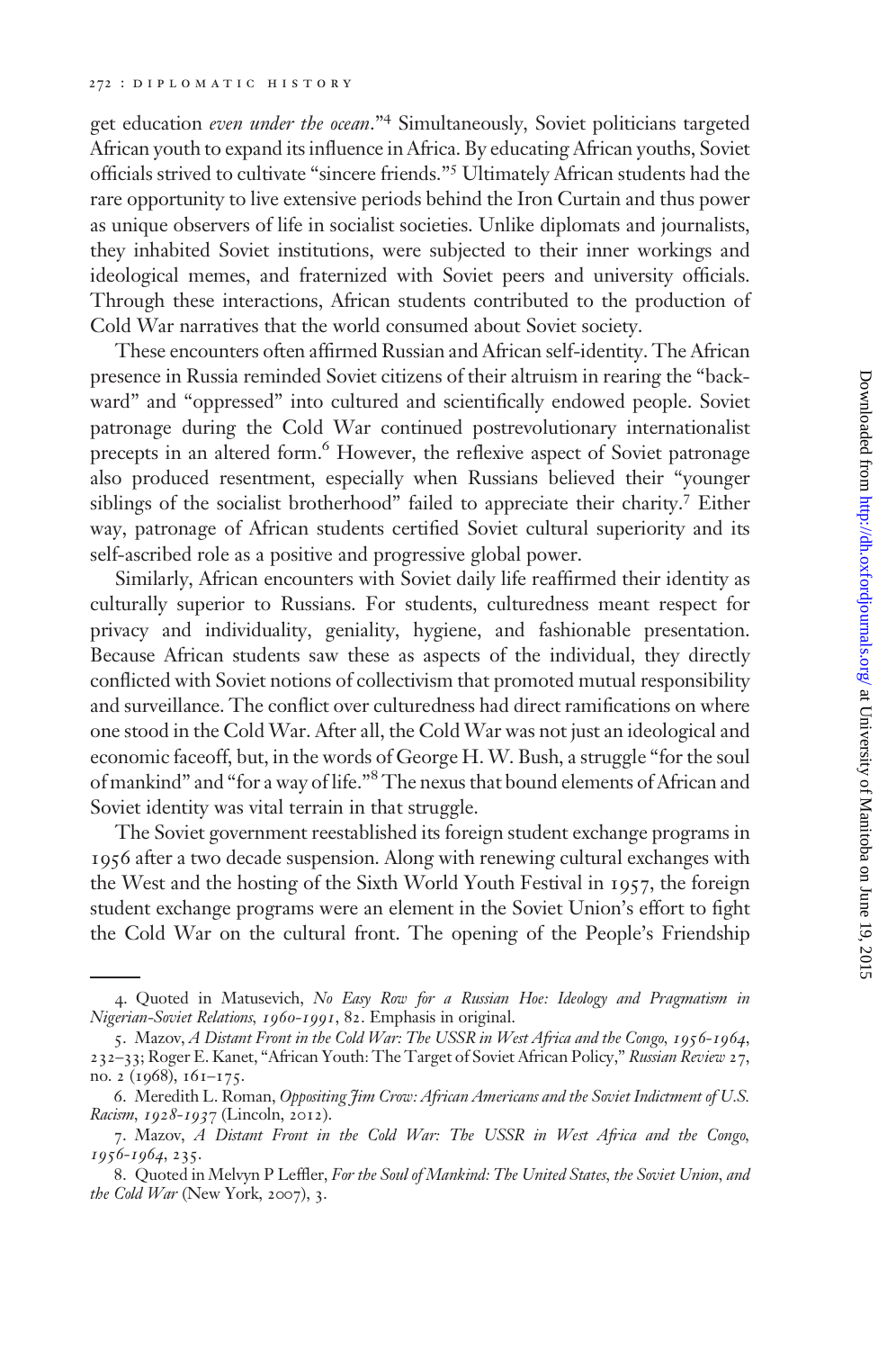University (UND) in Moscow in 1960 for students from Asia, Africa, and Latin America was pivotal in this endeavor. The number of African countries with students in Russia rapidly increased from ten in 1958 to forty-six in 1968. The 1959–60 school year had a mere seventy-two students from sub-Saharan Africa, increasing to 500 in 1961, and then to 4,000 by the end of the decade. Of the 17,400 foreign students in the Soviet Union in 1970, 20 percent originated from Africa.<sup>9</sup>

Soviet officials articulated their policy toward the Third World in paternalist language that essentialized all African nations to an identical stage of backwardness. As Nikita Khrushchev reiterated in a speech to the Council of Ministers in November 1960: "[Lenin] saw the historical mission of our country to help the hundreds of millions of people of downtrodden countries... to liquidate economic and cultural backwardness." The Soviet's own historical trajectory furnished the template. Having to quickly industrialize in the thirties, the Soviet Union, Khrushchev emphasized, "was familiar and understood" the needs of postcolonial states. Therefore, Khrushchev insisted that the Soviet leadership designed the People's Friendship University "only for one thing: to help other countries to prepare highly qualified personnel." After all, the Soviet people, he said, were "like brothers" to foreigners and endeavored to help them "learn better."<sup>10</sup> The idea that Soviet citizens were "like brothers" to Africans was a staple of Soviet ideology propaganda, which often portrayed whites as "class enemies and oppressors" or simply "bourgeois" and regarded dark-skinned people, and Africans in particular, as "our foreigners."<sup>11</sup>

To entice youth from developing countries, the Soviet government offered free transportation from their home countries, education, healthcare, and a monthly stipend. The stipend was four times higher than those of Soviet students and included a onetime lump-sum of 300–400 rubles for winter clothing and other supplies.<sup>12</sup> Prospective students applied for scholarships through Soviet embassies or Soviet-friendly organizations. Students from countries without student exchange agreements could apply directly to a Soviet university.<sup>13</sup>

Applying the Soviet principle of "affirmative action," foreign students were admitted based on social class and country of origin.<sup>14</sup> Previous education

<sup>9.</sup> Hessler, "Death of an African Student in Moscow," 35; Narodnoe obrazovanie, nauka, i kul'tura v SSSR : Statisticheskii sbornik, (Moscow, 1971), 217; L. Ia. Cherkasskii, Sotrudnichestvo SSSR so stranami Arabskogo Vostoka i Afriki (Moscow, 1973), 287.

<sup>10</sup>. Ministerstvo insostrannykh del SSSR, SSSR i strany Afriki, 1946-1962, vol. 2 (Moscow, 1963), 82.

<sup>11</sup>. S. V. Mazov, ""Rasizm po-russkii"?: Afrikanskie studenty v SSSR v 1960 g.," in Afrotsentrizm i Evrotsentrizm nakanune XXI veka: afrikanistka v mirovom kontekste, ed. A. S. Balezin (Moscow, 2000), 105.

<sup>12</sup>. Rossiiskii gosudarstvennyi arkhiv sotsial'no-politicheskoi istorii, RGASPI hereafter, 1M, op. 46, d. 339, l. 9.

<sup>13</sup>. Tsentral'nyi arkhiv goroda Moskvy, TsAGM hereafter, f. 3061, op. 1, d. 7, l. 64.

<sup>14</sup>. For Soviet affirmative action programs in education in the thirties, see Shelia Fitzpatrick, Education and Social Mobility in the Soviet Union, 1921-1934 (Cambridge, 1979).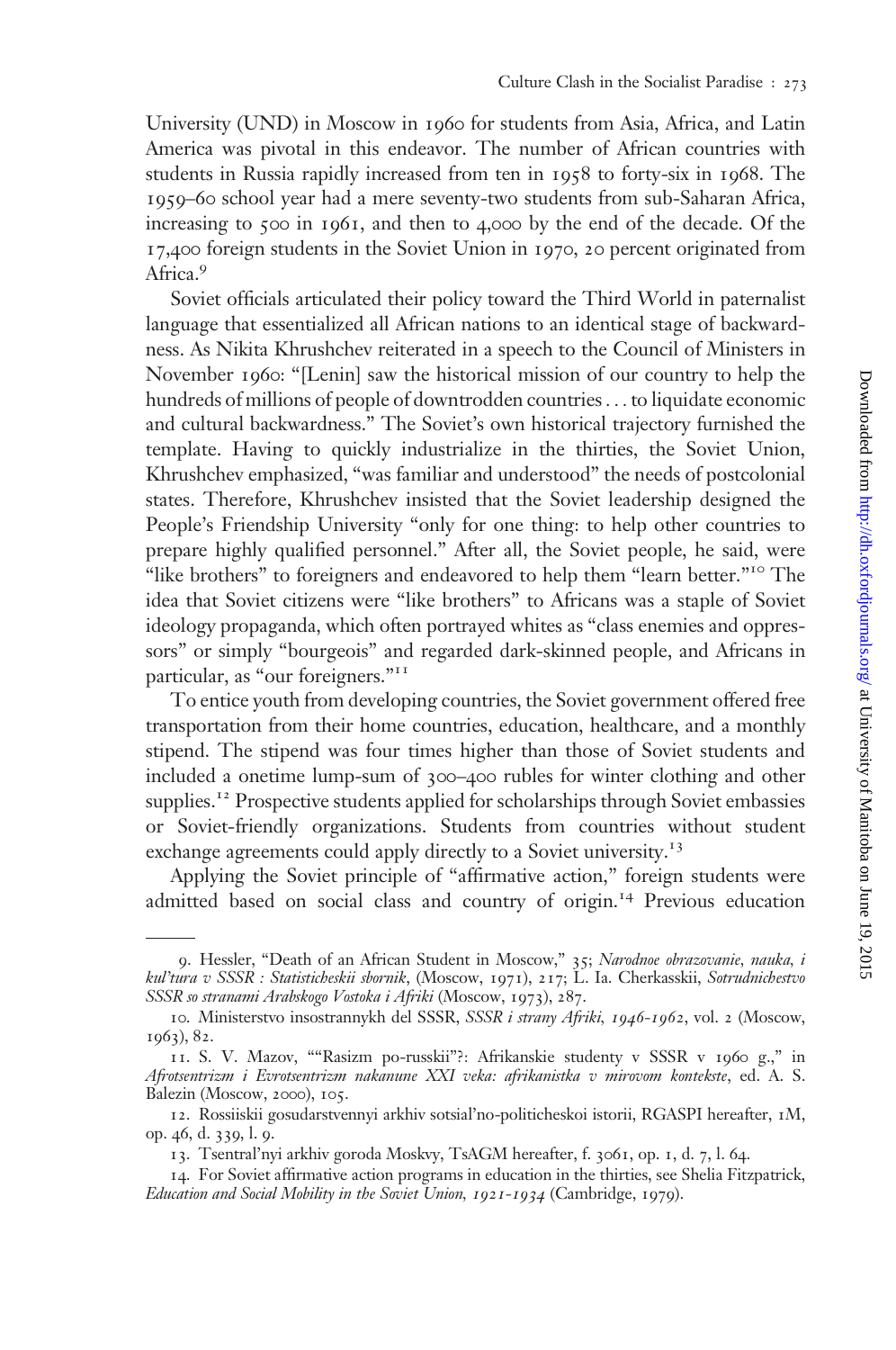mattered little. Rather, Soviet administrators followed national quotas to balance out national representation and prioritized students with worker and peasant backgrounds. In the first years, the "overwhelming majority" came from the poor, working class, and lower bureaucratic layers of African society. Of the incoming students for the 1961–62 year, for example, 25 percent had not completed secondary education and over half were from "poverty stricken families."<sup>15</sup> But ultimately class played little role in admissions, as most applicants were rejected simply for lack of space. UND pro-Rector P. D. Erzin reported that by the middle of 1960 the university had received  $16,200$  applications, or thirty for each available place.<sup>16</sup> The class nature of foreign students began to change later in the decade, however, as wealthier Africans started applying. This influx of "landowning and merchant classes" prompted B. S. Nikoforov, the head of Moscow State University's international office, to complain that many students had been "corrupted by bourgeois morals." These included individualism, concern with personal aesthetics and consumerism, and affinity toward Western liberalism. Moreover, many had first studied in Western Europe and the United States and still maintained contact with their embassies. Nikoforov considered them possible "enemy agents" and "class aliens" in black skin.<sup>17</sup>

The culture clash between the Soviets and African students manifested as soon as the latter arrived in Russia. Keeping with the tradition of controlling their guests' narrative about Soviet society, university officials flaunted Soviet culturedness to their African guests, representing the Soviet system as a more humane, refined, and prosperous alternative to the capitalist West.<sup>18</sup> William Anti-Taylor, a student from Ghana, who was recruited to study in Moscow in 1960, noted that this effort was evident the moment he landed. He recalled his Soviet handlers' "ecstatic" welcome and "ever-solicitous" concern for his welfare as they greeted him with "all the pomp and ceremony due to VIPs." A banquet organized for the Ghanaians' arrival was also an impressive show. Housed in a former Tsarist mansion, with newly plastered walls and coated with fresh paint, the banquet was furnished with "hideously high" piles of food and an attentive serving staff to display Soviet hospitality and abundance.<sup>19</sup>

Yet, to Anti-Taylor the transparently contrived overabundance reaffirmed his identity as a man of culture against the provincial coarseness of the Soviet people. For all the paternalistic lenses through which his Soviet hosts essentialized him, Anti-Taylor applied a similar essentialism to the Soviet other. Indeed, Anti-Taylor's first glimpses of Moscow from his taxi impressed him to "emphasize the difference" between Moscow and the European capitals of London and

<sup>15</sup>. RGASPI f. 1M, op. 46, d. 294, l. 108.

<sup>16</sup>. TsAGM f. 3061, op. 1, d. 7, l. 64.

<sup>17</sup>. Mazov, ""Rasizm po-russkii"?: Afrikanskie studenty v SSSR v 1960 g.," 108–109.

<sup>18</sup>. Michael David-Fox, Showcasing the Great Experiment: Cultural Diplomacy and Western Visitors to the Soviet Union, 1921-1941 (New York, 2011),  $7-12$ ,  $98-141$ .

<sup>19</sup>. William Anti-Taylor, Moscow Diary (London, 1967), 30–33.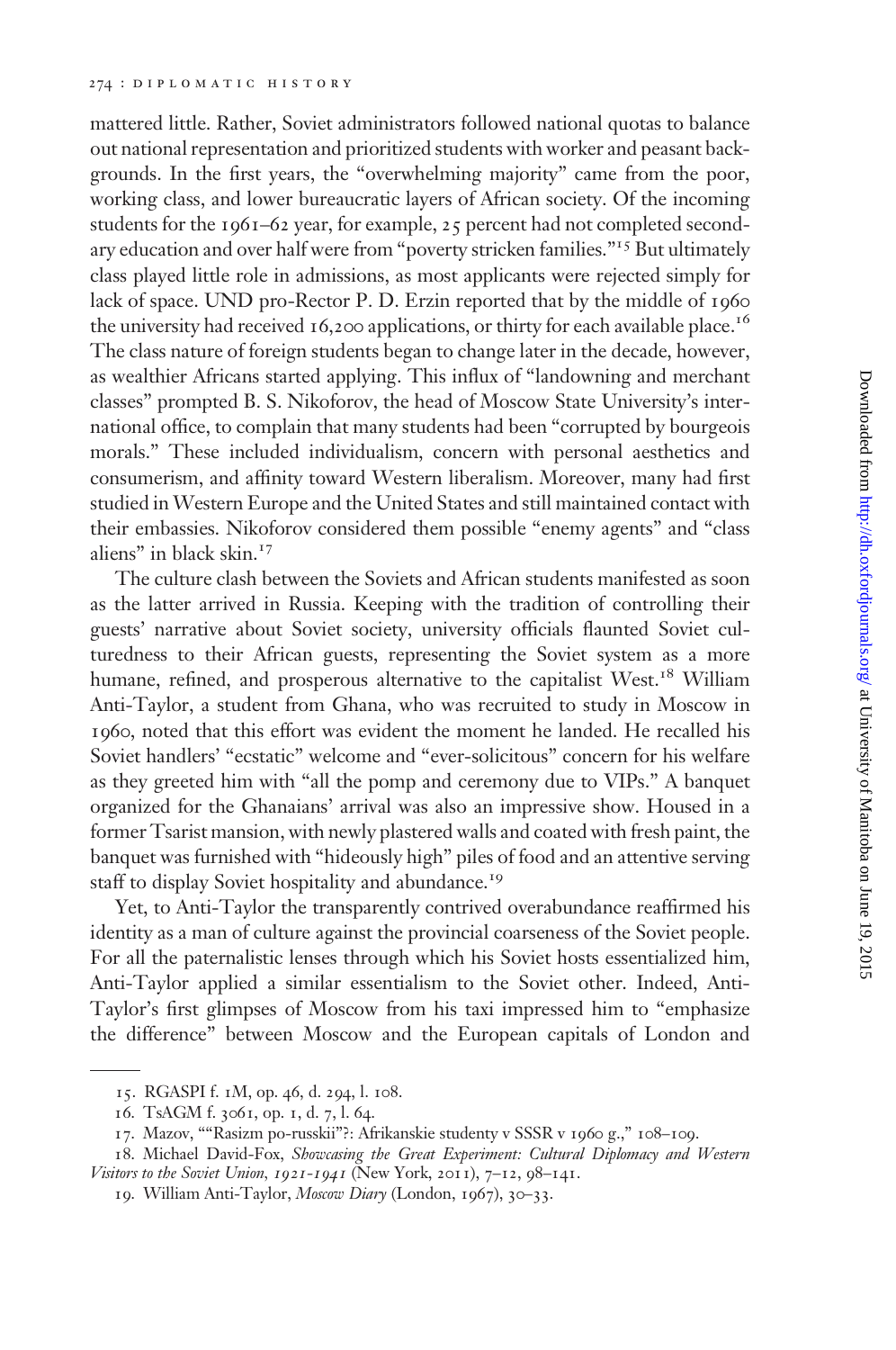Rome. The contrast in climate was an obvious starting point. London, let alone Rome, knew nothing of Russia's "cruel" cold or the piles of snow lining Moscow's thoroughfares. He also found Soviet gender relations just as cruel. Although accustomed to black women performing physical labor, he was taken aback at the sight of white women performing "heavy manual work." More a sign of Russian backwardness than the Soviet ethos of sexual equality, it was as if the racial and gendered division of labor of colonial Ghana still framed his worldview. A white woman using an acetylene welding apparatus, another shoveling snow, and still more resurfacing asphalt caught his eye as his cab sped along. "Truth to tell," he wrote, "we pitied them and felt a little sad."<sup>20</sup>

Anti-Taylor's identity as cultured was challenged at the banquet. As he filled his plate with food, the "devastating, hopeless feeling of being a stranger in a strange land" struck him. Indeed, the term "strange" peppered his recollection. The soup his hosts served was "strange [and] transparent," which "delighted the Russians" but made him and his fellow Ghanaians "queasy." This was followed by "equally strange tasting bread" and tall mounds of raw fish and chopped onions. Anti-Taylor appealed to his identity as "a man of the world" to convince himself that he in fact felt "happy in these strange surroundings." Still, even mental reassurance could not prevent Anti-Taylor from wanting to "vomit" when he ventured to try the raw fish. But his culturedness ultimately prevailed. Unable to bring himself to swallow it, he politely put down his plate and hurried to the nearest restroom so he could "rid [himself] of the revolting mouthful when nobody was looking."<sup>21</sup>

Shortly after their arrival, students took a mandatory exam assessing their general educational level. Consistent with their paternalism and class-based affirmative action, Soviet officials purposely relegated placement exams to "simple questions," expecting students to have little preparatory education. At a UND council meeting in 1960, V. S. Bondarenko, the dean of the preparatory department, reported that foreign students' knowledge level on average was equivalent to the Soviet seventh grade, particularly in math. One student, Bondarenko noted, exclaimed "Praise Allah!" after discovering his major did not require math courses. Many students only possessed religious education and knew a bit of their country's history but had little knowledge of math, physics, or geography.<sup>22</sup>

Unaware of Soviet affirmative action, students expressed offense and considered the exams patronizing. Anti-Taylor was "appalled" when he was only asked to locate his native Ghana on a map, name the colonial power that formally dominated it, and solve "two simple algebra problems."<sup>23</sup> William Appleton, an engineering student from Liberia, recalled with dismay: "During my two days'

<sup>20</sup>. Ibid., 33. Africans' concern for Russian women doing manual labor was a common trope in their accounts of life in Russia. Matusevich, "Visions of Grandeur...Interrupted: The Soviet Union Through Nigerian Eyes," 362-63.

<sup>21</sup>. Anti-Taylor, Moscow Diary, 33.

<sup>22</sup>. TsAGM f. 3061, op. 1, d. 8, l. 170.

<sup>23</sup>. Anti-Taylor, Moscow Diary, 35.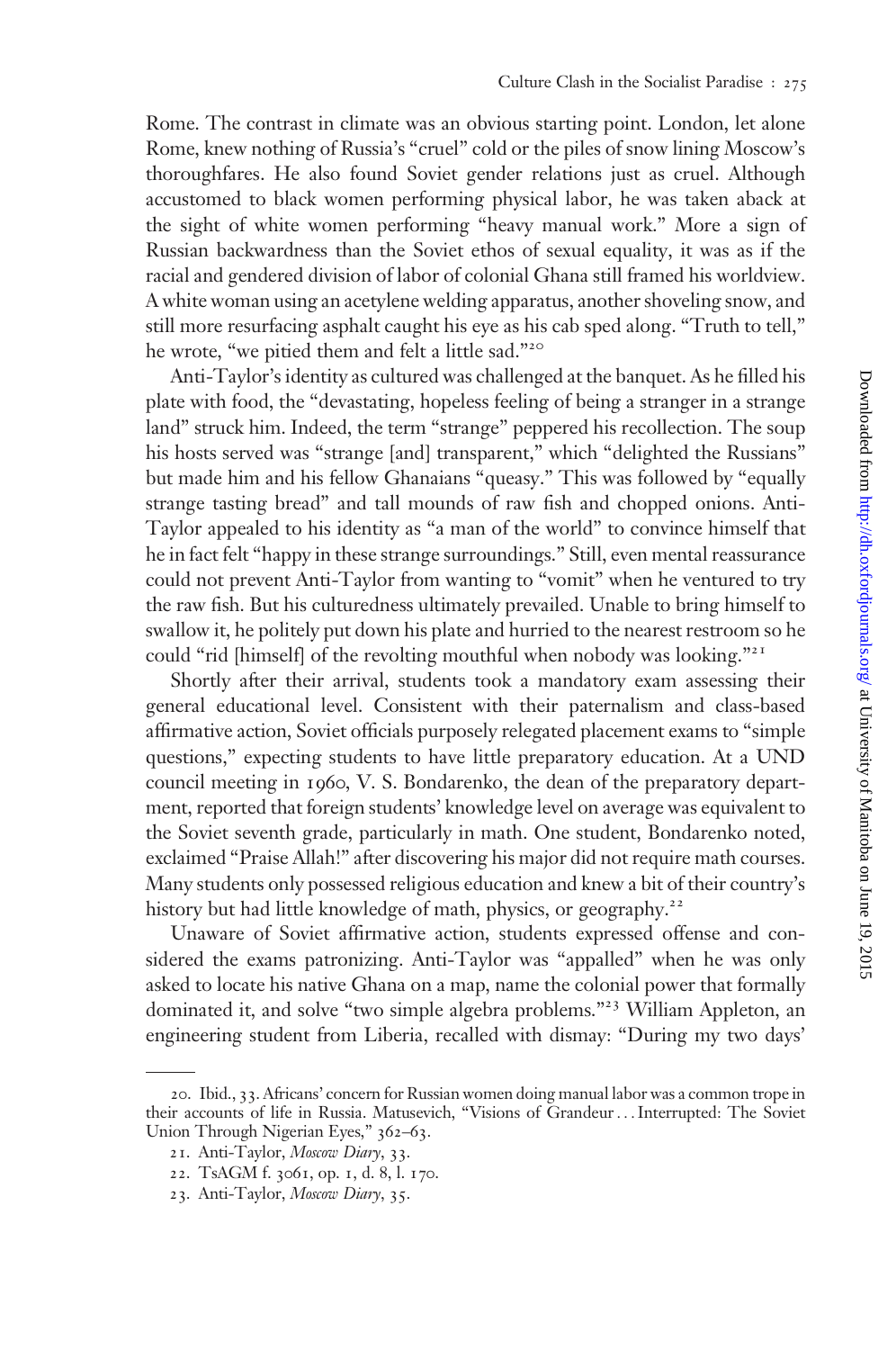wait I have been screwing myself up for a stiff exam, especially since I had no [secondary school] certificate. And then one man asks me a few elementary questions any child could answer!"<sup>24</sup>

Antagonism to communist indoctrination was another widespread complaint, especially among students hostile to Marxist ideology. Courses in Marxist ideology, political economy, or dialectical materialism were not required. Still, students expected Soviet higher education to be devoid of all Marxist ideology. However, much to the consternation of unsympathetic students, Marxist ideology inevitably bled into many courses. William Appleton too complained that his compulsory history course "was nothing less than the indoctrination in Marxist ideology. So in order to get your training as a doctor, an engineer or a scientist... you have to submit to indoctrination in their political attitudes."<sup>25</sup> Indeed, a Komsomol report on foreign students noted, "students from capitalist countries" were open to classes on domestic and foreign policy of the Soviet state but "refuse to take courses on the history of the KPSS, philosophy and political economy."<sup>26</sup>

Students and university officials also clashed over their understanding of culturedness when speaking of the quality and aesthetics of clothes. Foreign students saw fashion as a statement of identity, and the clothes they could afford in Russia simply did not do. University officials, on the other hand, saw clothes in utilitarian terms. "It's very difficult to clothe them," explained a certain Yakovivich, "We can dress fourteen girls every day, but it's very hard when they bring us a group of forty people." The sweaters offended the students' idea that style was a form of individual self-expression. Yet, while Soviet officials acknowledged the shortages, they nonetheless refused to accept responsibility and blamed the Africans for their dandyism. "The Africans are very difficult to dress because they are very picky," Yakovivich said.<sup>27</sup> M. A. Prokofev, a university instructor, voiced what many in the room were merely implying. Foreign students were ungrateful for Soviet charity, and their complaints were direct criticisms of the Soviet society that fed and dressed them. "We don't demand any kind of compensation for these expenditures," adding in a paternalist tone, "Our stance is very humanitarian. We are fulfilling our duty." Moreover, he continued, foreign students made "a lot of noise," though "[they] study and eat our bread at our expense. Of course this is offensive."<sup>28</sup>

Indeed, Prokofev was correct in equating foreign complains about clothes to criticism of Soviet society. Foreigners equated shortages of stylish clothing with a lack of self-respect. Nicholas Nyangira noted with some surprise the lack of dress

<sup>24.</sup> William Nmle Appleton, Friendship University Moscow: The Student Trap (Stuttgart, 1965), 12.

<sup>25</sup>. Appleton, Friendship University Moscow: The Student Trap, 6; Anti-Taylor, Moscow Diary, 76; Everest Mulekezi, "I Was a Student at Moscow State," The Readers Digest 79, no. 471 (1961), 99–104.

<sup>26</sup>. RGASPI f. 1M, op. 46, d. 247, l. 5.

<sup>27</sup>. TsAGM f. 3061, op. 1, d. 8, l. 205.

<sup>28</sup>. RGASPI f. 1M, op. 46, d. 339, l. 8.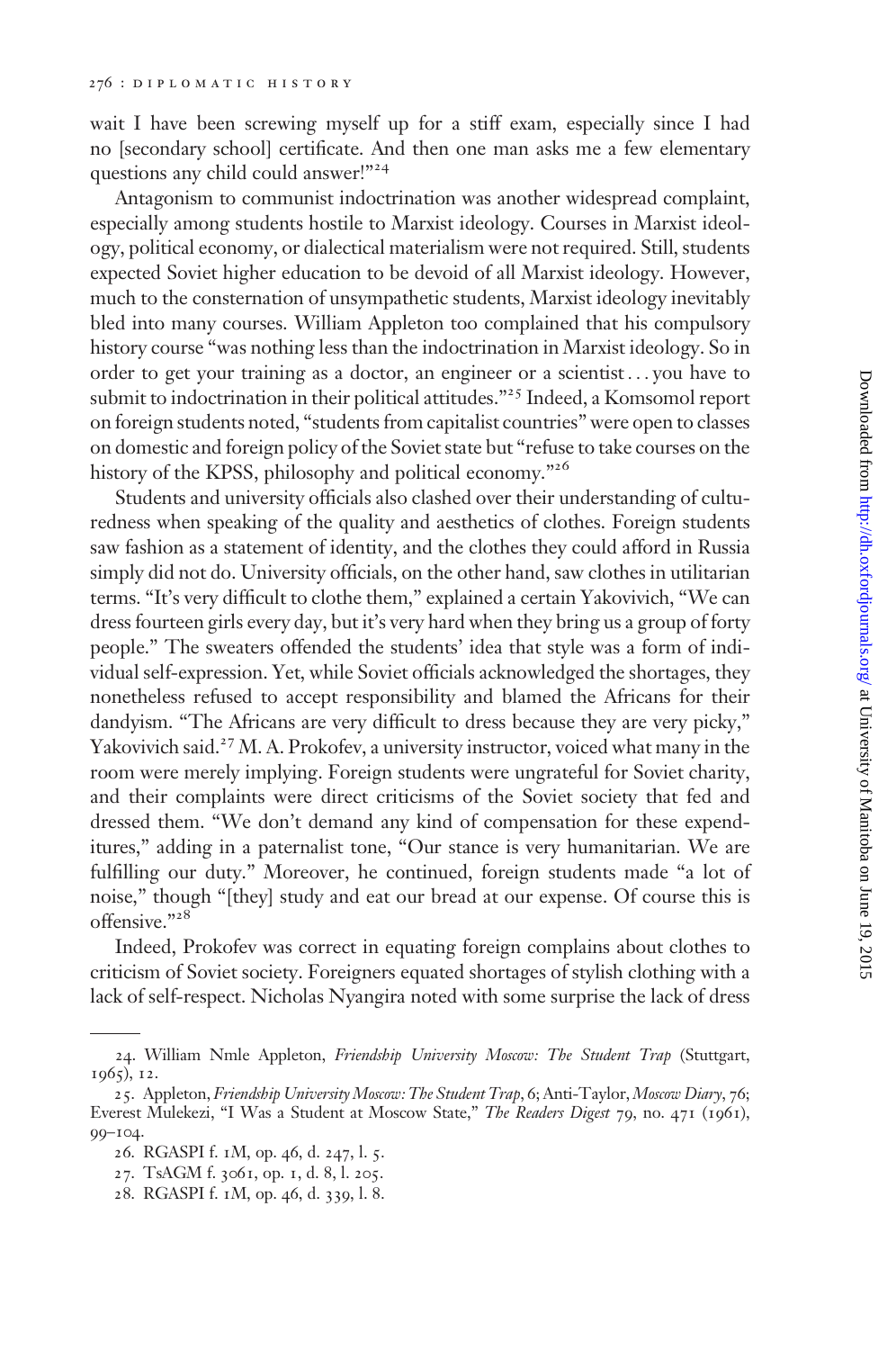code for the dining hall where students ate "in night garments or in overcoats."<sup>29</sup> In an effort to untangle the underlying causes of the cultural gap, William Appleton concluded it was rooted in climate: "Now anyone who lives in an African or Arab country will change his shirt once or twice a day... . But with only two shirts, to keep up one's self-respect one would need to wash each shirt once every day!"<sup>30</sup>

Anti-Taylor was far less forgiving. He recounted one poignant scene when he was buying soap at a pharmacy. A woman walked up to him and said, "Yes, you'd better buy some soap. If you washed more often you would not be so black."<sup>31</sup> Interestingly, Anti-Taylor responded less to the women's racist overtones than to her affront to his personal pride. "We kept our bodies clean and our hair tidy," he declared, adding that he and his fellow Africans went through "immense trouble" to keep their clothes laundered and pressed even at the risk of coming across as effeminate dandies. He contrasted his dandyism with "the majority of Russians" who were "too dirty for our liking" and a "stinking lot." He concluded, "So to be told by a Russian, especially a Russian woman, that you should wash more often was to be truly affronted and to be treated with contempt."<sup>32</sup>

African students considered clothes a statement of culturedness, self-respect, and hygiene. Anti-Taylor repeatedly linked Russians' slovenly dress with their supposed lack of personal pride and politeness, both of which he, in contrast, was "so conscious." Inverting the Soviet sense that Africans were children, Anti-Taylor explained Russians' impolite and unhygienic practices as a result of poor upbringing. Moreover, he found Russian cultural norms infectious and felt they threatened the urbanity of his fellow countrymen. He wondered if overexposure to Russian culture would strip his fellow Africans of their genteelism. He remembered one of his classmates suggested that those Africans who had gone native "should pick up some politeness and some good suits in London. Otherwise, if they go home dressed like Russians and behaving like Russians their mothers won't recognize them."<sup>33</sup>

In the end, foreign students found their aesthetic tastes more akin to London than Moscow. As Maxim Matsuevich observed, "The foreign student in the Soviet Union projected a "Western" aura, and alternative existence far different from the dull routines of the Soviet citizen."<sup>34</sup> Anti-Taylor criticized Russian girls for going to parties in the "same frocks" and lacking "the inclination" to dress well and make themselves pretty. "This would never happen in Accra," he asserted. To be sure, Anti-Taylor's criticism was not a matter of personal taste. He recalled that he and

<sup>29</sup>. Nicholas Nyangira, "Africans Don't Go to Russia to Be Brainwashed: Africans in Russia," New York Times, May 16, 1965.

<sup>30</sup>. Appleton, Friendship University Moscow: The Student Trap, 16.

<sup>31.</sup> Anti-Taylor, Moscow Diary, 110.

<sup>32</sup>. Ibid.

<sup>33</sup>. Ibid., 160–61.

<sup>34</sup>. Matusevich, "Visions of Grandeur...Interrupted: The Soviet Union Through Nigerian Eyes," 364.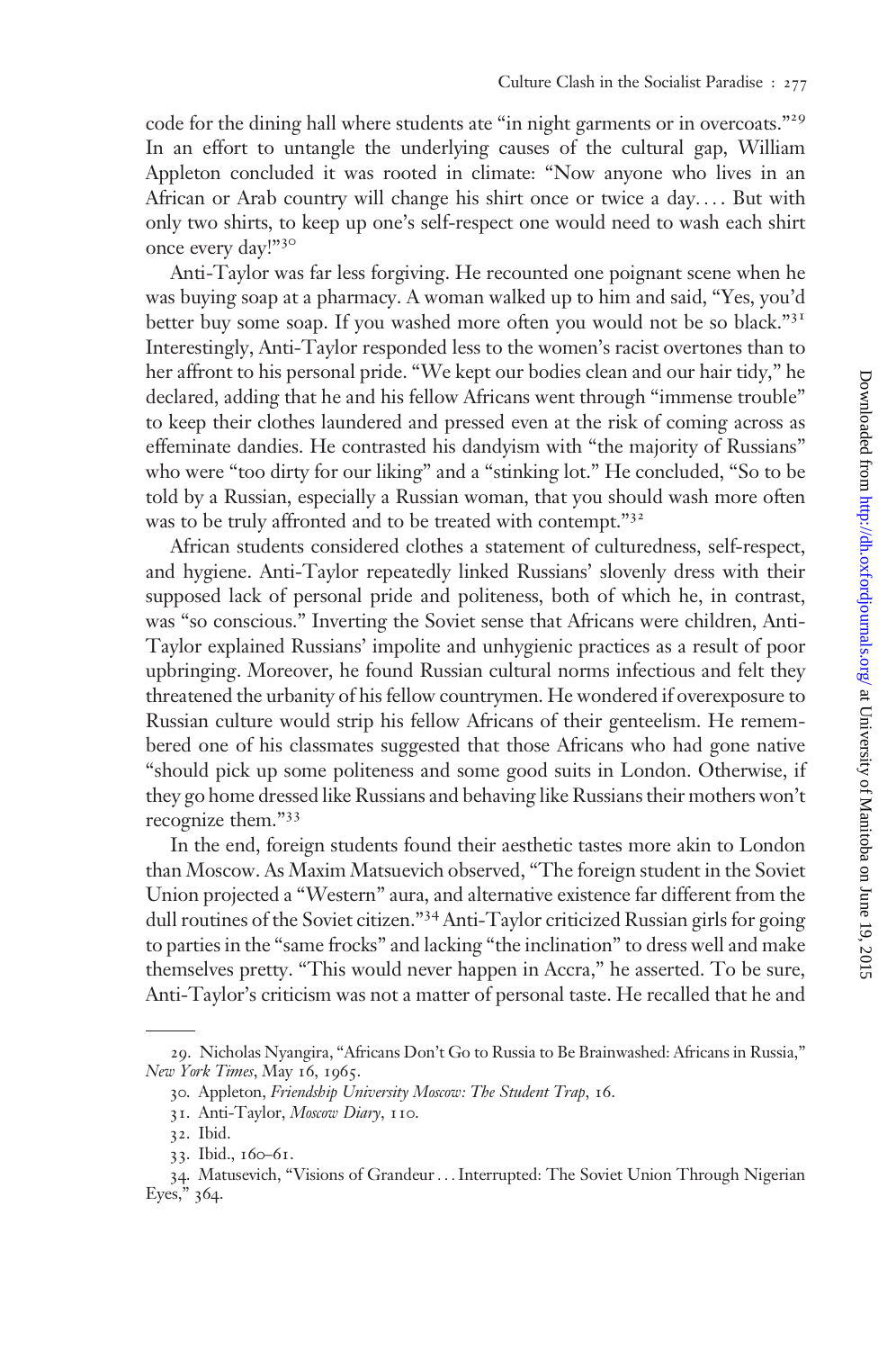his fellow students would tell new arrivals to Russia: "Put on a good suit and a clean shirt and take a walk in any Moscow park and you will find all the girls will want to talk to you." Russian girls recognized foreigners' superior culturedness and found Anti-Taylor and his fellow Africans attractive for their "more obviously Western" dress and their chivalrous treatment of women. Driving the point home, Anti-Taylor recalled spending a few days window shopping in London before arriving in Moscow. He was "impressed, though not surprised." Shops in Accra were "equally fascinating" and London was "nothing new under the sun." After two years in Moscow, however, the "light, color, and luxuriance" of these same shops "overwhelmed" him, suggesting that in the hierarchy of cultures, Accra was closer to the glitz of London and far from the drabness of Moscow. "Perhaps," Anti-Taylor admitted, "this was the old, long suspected bourgeois coming out in me."<sup>35</sup> But Taylor was not alone in this evaluation. One Nigerian alumnus of Moscow State University complained that Russia had "not a trace . . . of the *civilized pleasures* of Paris—or even Dakar."<sup>36</sup>

Yet another cultural clash accrued around the dorm rooms. Students also expressed their displeasure of crowded dorms, poorly furnished rooms, inadequate bathing and laundry facilities, and deficient quality of cafeteria food.<sup>37</sup> Indeed, internal university reports detail rooms without hot water or heating where "students had to sleep in their coats." Nicholas Nyangira reported that the desks "were worse than anything I sat on in my own 'underdeveloped country.'"<sup>38</sup> Although university officials noted the deficiencies and promised to improve them, they also blamed students for the conditions. Thus, when Zukher Khaffaf, a student representative at UND, reported students' complaints, university officials' blamed the students for the condition of their dorms and disparaged their complaints as petty and childish. Students, they affirmed, should be able to keep their own rooms clean with or without bookshelves and closets. African students' inability to keep their rooms clean served as further proof of their backwardness.<sup>39</sup>

Furthermore, reflecting Soviet society at large, Soviet dorms utilized committees to monitor individual rooms and reprimanded students who had failed to keep their rooms clean. Tapping into the widespread belief that the KGB was spying on them, African students refused to allow committee members to inspect their rooms, stressing their individual right for privacy.<sup>40</sup> Soviet administrators were confused by Africans' opposition to dorm committees' inspections. One university official, Ivanshchenko, could not understand why the Africans refused

<sup>35</sup>. Anti-Taylor, Moscow diary, 161–62.

<sup>36</sup>. Quoted in Matusevich, No Easy Row for a Russian Hoe: Ideology and Pragmatism in Nigerian-Soviet Relations, 1960-1991, 84. Emphasis in original.

<sup>37</sup>. Maxim Matusevich, "Probing the Limits of Internationalism: African Students Confront Soviet Ritual," Anthropology of East Europe Review 27, no. 2 (2009): 22-23.

<sup>38</sup>. Nyangira, "Africans Don't Go to Russia To Be Brainwashed: Africans In Russia."

<sup>39</sup>. TsAGM f. 3061, op. 1, d. 18, l. 148.

<sup>40</sup>. Audience Research and Evaluation Department, Moscow University in 1960, A Campus Report: Recollections of a Western Exchange Student (Munich, 1960), 2.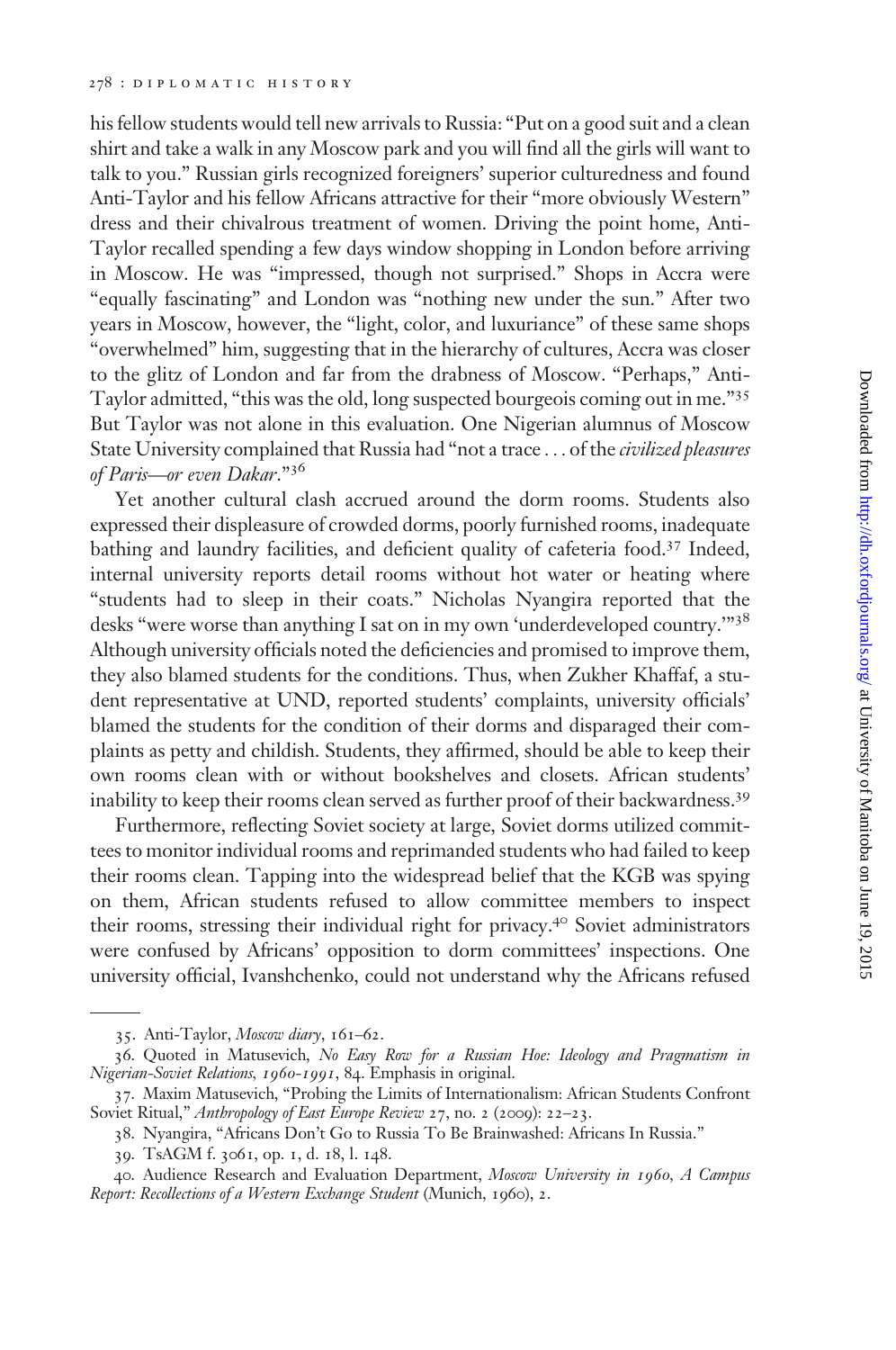to participate in dorm committees. "What motivates their refusal? Why don't the African students want students to inspect their rooms... . I don't understand why African students are against this." Finally, Romanov reasoned, based on his conversations with students, that they simply rejected one of the tenets of Soviet life: mutual responsibility and surveillance. "They say," Romanov explained, "that they are against the reprimands their comrades give them because they are not used to hearing peers' [reprimands], and want them done by the school administration. Other students agreed." Romanov understood this as indicative of the difference between Soviet and African culture: "We consider it completely normal when students reprimand each other."<sup>41</sup>

Ultimately, African psychology was cast as an anathema to Soviet notions of mature behavior. Their reactions to mutual responsibility proved them "emotional and short tempered" and "extremely egotistic."<sup>42</sup> University officials contrasted African petulance with Soviet youth. African students, officials reasoned, found adjusting to Soviet society difficult because they did not understand "that Soviet youth prefer the harsh romance of Siberian virgin lands to the refined conditions of Moscow and that our young person can work voluntarily for society in his personal and leisure time."<sup>43</sup> Thus, while foreign students were weak, officials imagined that their Soviet counterparts were rugged, athletic, self-sacrificing, and selfcontrolled.

In the eyes of university officials, therefore, foreign wariness of peer observation spoke to their immature and emotional character the Soviets ascribed to backward nations. University officials felt everyday encounters with African students further affirmed this belief. In 1965, a Komsomol report on Africans' sensitivity stated: "It must be said that some ideas have completely different meanings for us and Africans." The report offered the example of a student who had quit his studies and returned to his home country because of a teacher's comment. Interrupted by the student's loud call to his friend in the corridor during a lesson, the teacher asked, "Why are you yelling so loudly? You aren't in a forest." The Komsomol's report discovered that the student was quick to associate references to a forest with the racism he had endured in his home country.<sup>44</sup> Students from postcolonial countries, the report argued, carried with them a memory of colonial racism and transferred it to their Soviet counterparts.

Indeed, the main complaint by African students was of overt and sometimes violent racism.<sup>45</sup> But even here, university and Komsomol officials tended to dismiss complaints of endemic racism, arguing instead that racial sensitivity was an aspect of African psychology. "It's necessary to clearly understand the psychology of Africans, who were under colonial oppression for a long time and through their

<sup>41</sup>. TsAGM f. 3061, op. 1, d. 18, l. 154.

<sup>42</sup>. RGASPI f. 1M, op. 46, d. 403, l. 102

<sup>43</sup>. RGASPI f. 1M, op. 39, d. 127, l. 9.

<sup>44</sup>. Ibid.

<sup>45</sup>. Hessler, "Death of an African Student in Moscow."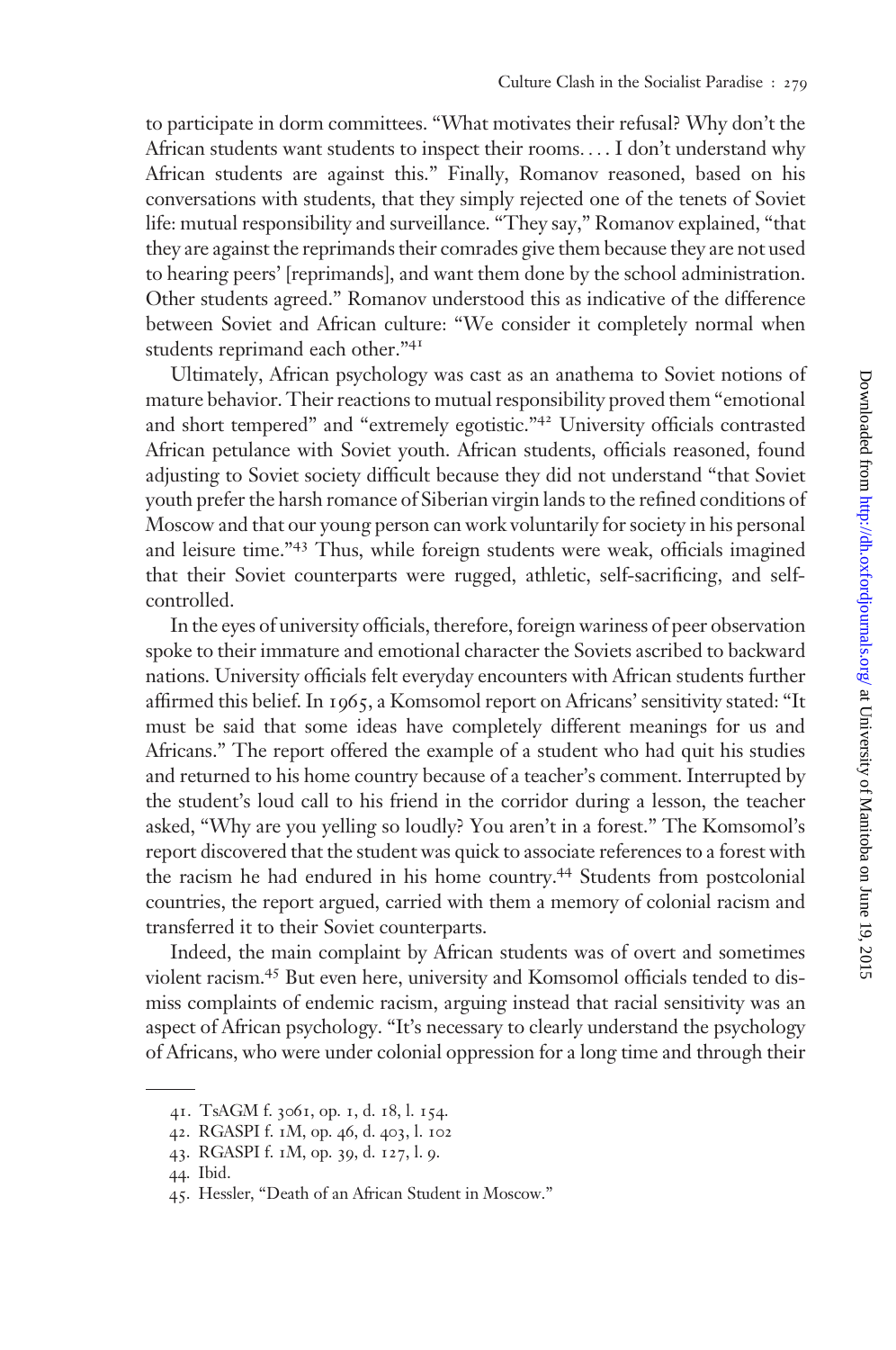mother's milk imbibed hatred and distrust for whites."<sup>46</sup> Teachers were, therefore, warned to keep a measure of personal distance so as to not offend them. At the same time, they were expected to actively accept students by helping them settle in their dormitories, secure them winter clothing and shoes, and organize winter and summer leisure activities. Keeping African sensitivities in mind, teachers were advised to treat them like children and use "praise and encouragement" to illicit positive performance.<sup>47</sup>

Part of the problem was that university and Komsomol officials essentialized African students' sensitivities with class and political terms. This was particularly true for students from "capitalist" nations. One report, therefore, spoke of a "special category" of students from "capitalist, colonial and independent countries" that was reflected in class backgrounds. Students from families of large landowners, factory owners, bankers, and businessmen "emphasized that they were apolitical" and "only interested in studying." The Soviet authorities took "apolitical" as a political stance against the Soviet system and disinterest in participating in Soviet social and political organizations and events. "As a rule, they are notable for criticism and have an extreme interest in the deficiencies in our society and spend their time at dances and parties and going to restaurants."<sup>48</sup> Statements that colored foreign students as uninterested or only concerned with their own personal achievement were code for the individualism indicative of bourgeois culture.

Students often complained of the Soviet inclination to categorize people according to political affinities. Shadat Muhammad expressed disdain at this practice at a Komsomol meeting in 1964. "Many Soviet comrades judge foreign students as progressive, meaning communist, and not progressive, meaning capitalist. This is not fair. A capitalist can be a good person. The Soviet Union has many relations with countries that at the present moment fight not for socialism, but for equal rights and for independence."<sup>49</sup> Muhammad's ethical persuasion that a person should be judged according to his individual merit was entirely divorced from Soviet ethics. The idea that a capitalist, an exploiter, could be a good person was outside the realism of Soviet comprehension. Thus, while Muhammad was asserting his ethical stance, his Soviet audience was most likely judging him for bourgeois individualism.

Soviet officials and African students understood each other differently, and ultimately reaffirmed their own sense of cultural superiority. Soviet officials saw themselves as patrons and believed they were helping "[Africans] obtain a correct view of things." After all, they reasoned, African students did not just come to Russia to

\*\*\*

<sup>46</sup>. RGASPI f. 1M, op. 46, d. 337, l. 63.

<sup>47</sup>. RGASPI f. 3M, op. 3, d. 264, l. 47; RGASPI 1M, op. 46, d. 403, l. 103.

<sup>48</sup>. RGASPI f. 1M, op. 46, d. 247, l. 4.

<sup>49</sup>. RGASPI f. 1M, op. 46, d. 355, l. 5.